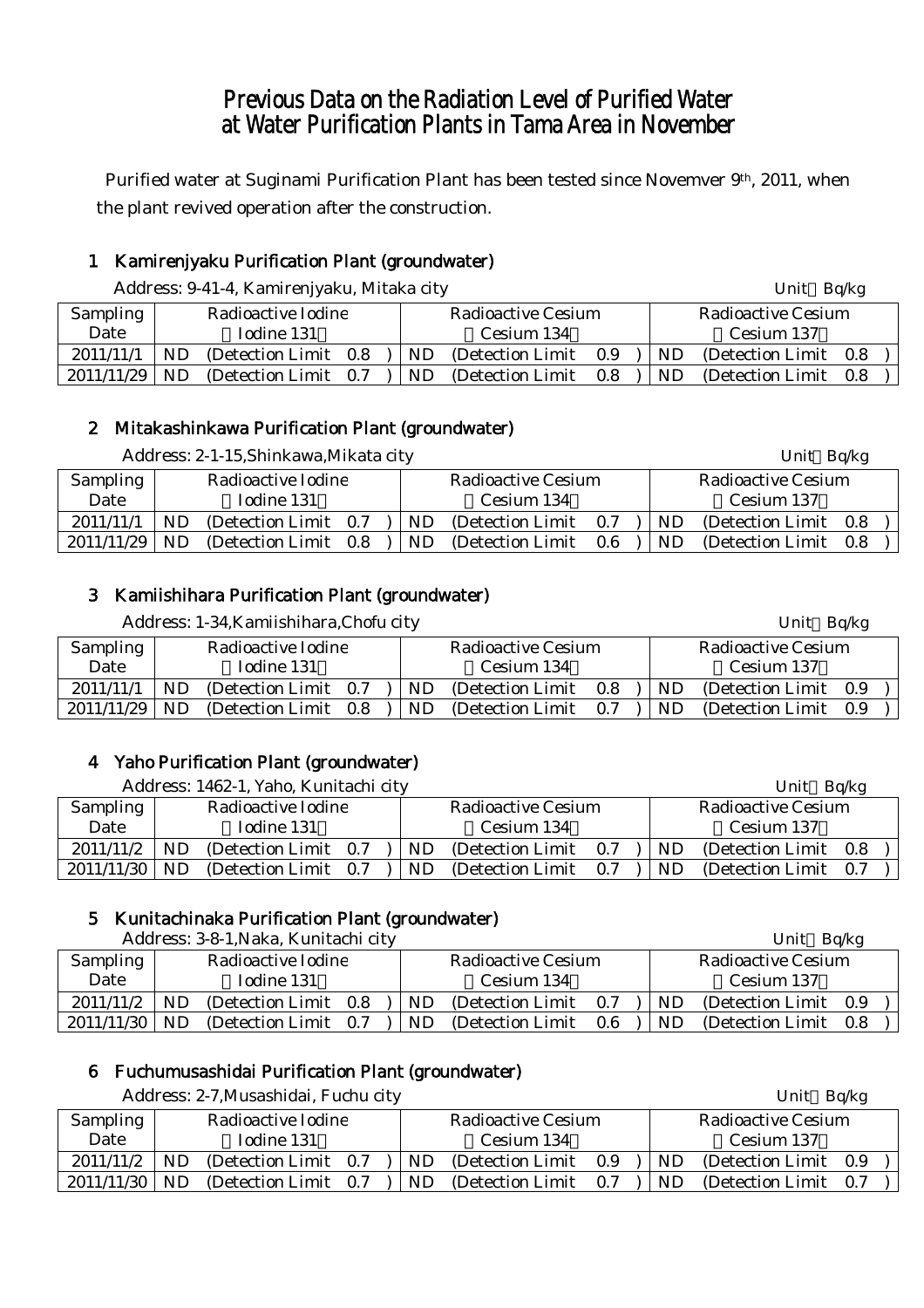# 7 Misawa Purification Plant (groundwater)

Address: 1-19-1, Misawa, Hino city Unit Bq/kg

| Sampling  | Radioactive Iodine |                   |     |    | Radioactive Cesium | Radioactive Cesium |           |                   |  |  |  |  |
|-----------|--------------------|-------------------|-----|----|--------------------|--------------------|-----------|-------------------|--|--|--|--|
| Date      |                    | Iodine 131        |     |    | Cesium 134         |                    |           | Cesium 137        |  |  |  |  |
| 2011/11/3 | <b>ND</b>          | (Detection Limit) | 0.7 | ND | (Detection Limit)  | 0.8                | <b>ND</b> | (Detection Limit) |  |  |  |  |

# 8 Osakaue Purification Plant (groundwater)

|           |            | Address: 1-17-11, Osakaue, Hino city |     |     |                    | Unit Bq/kg                |     |                       |  |  |
|-----------|------------|--------------------------------------|-----|-----|--------------------|---------------------------|-----|-----------------------|--|--|
| Sampling  |            | Radioactive Iodine                   |     |     | Radioactive Cesium | <b>Radioactive Cesium</b> |     |                       |  |  |
| Date      | Iodine 131 |                                      |     |     | Cesium 134         | Cesium 137                |     |                       |  |  |
| 2011/11/3 | ND.        | (Detection Limit)                    | 0.9 | ND. | (Detection Limit)  | $0.9\,$                   | ND. | (Detection Limit 0.9) |  |  |

# 9 Minamidaira Purification Plant (groundwater)

Address: 2-24-5. Minamidaira, Hino city Unit Bq/kg

|           |                    | $\frac{1}{2}$ . Note that we have the contribution of $\frac{1}{2}$ |     |  |                    |                   | $C_{\text{HIC}}$ Dulle |                    |                   |  |  |
|-----------|--------------------|---------------------------------------------------------------------|-----|--|--------------------|-------------------|------------------------|--------------------|-------------------|--|--|
| Sampling  | Radioactive Iodine |                                                                     |     |  | Radioactive Cesium |                   |                        | Radioactive Cesium |                   |  |  |
| Date      | Iodine 131         |                                                                     |     |  | Cesium 134         |                   |                        |                    | Cesium 137        |  |  |
| 2011/11/3 | ND                 | (Detection Limit)                                                   | 0.9 |  | ND.                | (Detection Limit) | 0.7                    | <b>ND</b>          | (Detection Limit) |  |  |

# 10 Sakuragaoka Purification Plant (groundwater)

Address: 4-10, Sakuragaoka, Tama city Unit Bq/kg

|                 |            | <i>T</i> Rudi Coo, T To, Dunuruguona, Tunia city |     |            |                    |     | ິ<br>. |                    |     |  |  |
|-----------------|------------|--------------------------------------------------|-----|------------|--------------------|-----|--------|--------------------|-----|--|--|
| <b>Sampling</b> |            | Radioactive Iodine                               |     |            | Radioactive Cesium |     |        | Radioactive Cesium |     |  |  |
| Date            | Iodine 131 |                                                  |     | Cesium 134 |                    |     |        | Cesium 137         |     |  |  |
| 2011/11/4       | ND         | (Detection Limit)                                | 0.8 | ND         | (Detection Limit)  | 0.7 | ND.    | (Detection Limit)  | 0.7 |  |  |
|                 |            |                                                  |     |            |                    |     |        |                    |     |  |  |

# 11 Omaru Purification Plant (groundwater)

|           |            | Address: 760, Omaru, Inagi city |     |     |                    |     |    | Unit Bq/kg         |     |  |
|-----------|------------|---------------------------------|-----|-----|--------------------|-----|----|--------------------|-----|--|
| Sampling  |            | Radioactive Iodine              |     |     | Radioactive Cesium |     |    | Radioactive Cesium |     |  |
| Date      | Iodine 131 |                                 |     |     | Cesium 134         |     |    | Cesium 137         |     |  |
| 2011/11/4 | ND         | (Detection Limit)               | 0.7 | ND. | (Detection Limit)  | 0.8 | ND | (Detection Limit)  | 0.9 |  |

# 12 Sakahama Purification Plant (groundwater)

Address: 816, Sakahama, Inagi city Unit Bq/kg Sampling Date Radioactive Iodine Iodine 131 Radioactive Cesium Cesium 134 Radioactive Cesium Cesium 137 2011/11/4 | ND (Detection Limit 0.8 ) | ND (Detection Limit 0.7 ) | ND (Detection Limit 0.8 )

# 13 Kamiyotsugi Purification Plant (groundwater)

|           | Address: 407, Kamiyotsugi, Akiruno city<br>Radioactive Iodine |                       |  |                    |                   |     |     | Bq/kg<br>Unit         |  |
|-----------|---------------------------------------------------------------|-----------------------|--|--------------------|-------------------|-----|-----|-----------------------|--|
| Sampling  |                                                               |                       |  | Radioactive Cesium |                   |     |     | Radioactive Cesium    |  |
| Date      | Iodine 131                                                    |                       |  |                    | Cesium 134        |     |     | Cesium 137            |  |
| 2011/11/7 | ND                                                            | (Detection Limit 0.7) |  | ND.                | (Detection Limit) | 0.8 | ND. | (Detection Limit 0.9) |  |

# 14 Hussamusashinodai Purification Plant (groundwater)

|           |                                | Address: 2-32, Musashinodai, Hussa city |  |            |     |                    |     |    | Ba/kg<br>Unit      |  |
|-----------|--------------------------------|-----------------------------------------|--|------------|-----|--------------------|-----|----|--------------------|--|
| Sampling  | Radioactive Iodine             |                                         |  |            |     | Radioactive Cesium |     |    | Radioactive Cesium |  |
| Date      | Iodine 131                     |                                         |  | Cesium 134 |     |                    |     |    | Cesium 137         |  |
| 2011/11/7 | ND<br>0.8<br>(Detection Limit) |                                         |  |            | ND. | (Detection Limit)  | 0.8 | ND | (Detection Limit)  |  |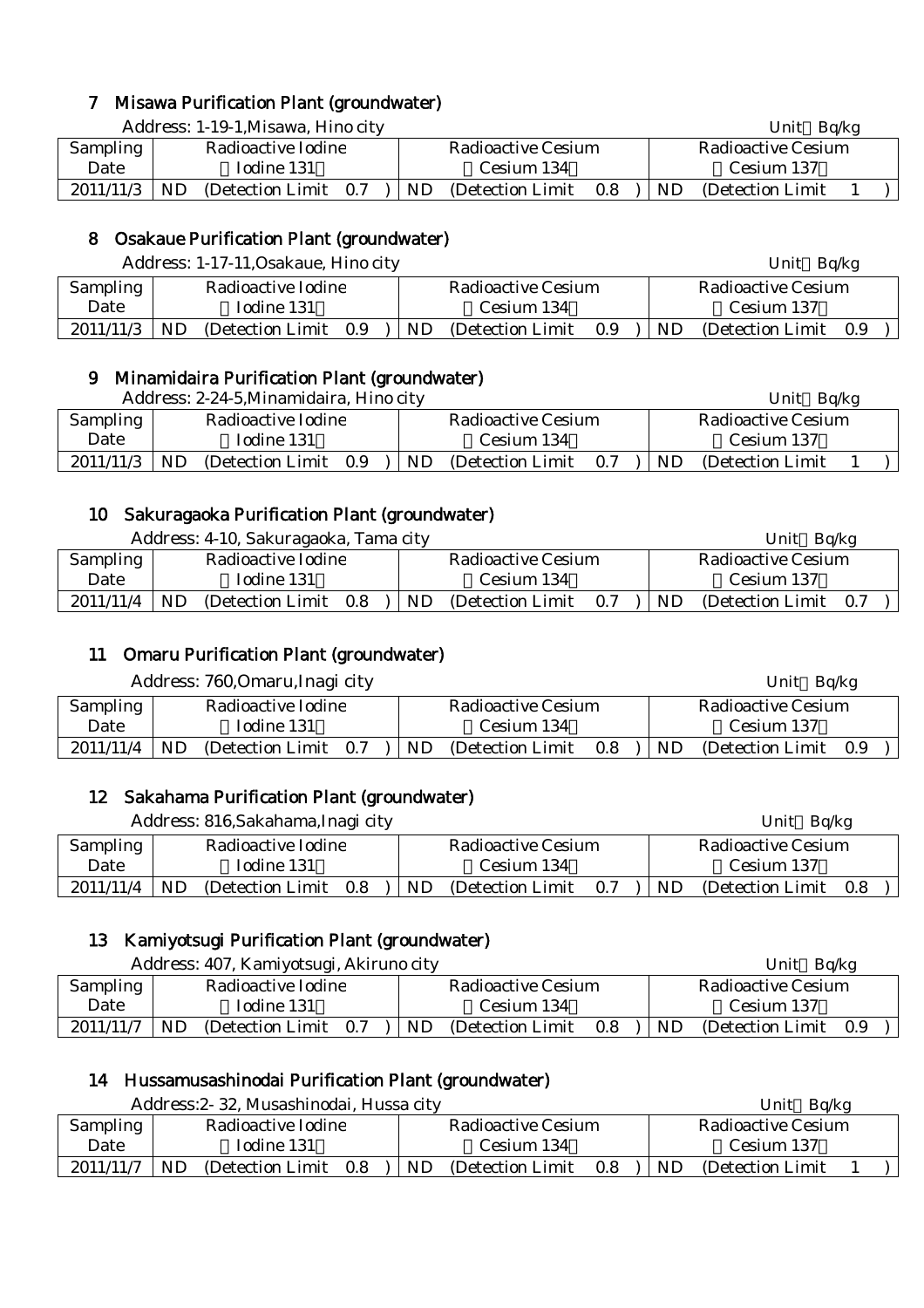# 15 Akatsukicho Purification Plant (groundwater)

|           |                    | Address: 1-7-12, Akatsukicho, Hachioji city |  |     |                           |         |  |     | Unit Bq/kg                |  |
|-----------|--------------------|---------------------------------------------|--|-----|---------------------------|---------|--|-----|---------------------------|--|
| Sampling  | Radioactive Iodine |                                             |  |     | <b>Radioactive Cesium</b> |         |  |     | <b>Radioactive Cesium</b> |  |
| Date      |                    | Iodine 131                                  |  |     | Cesium 134                |         |  |     | Cesium 137                |  |
| 2011/11/7 | ND.                | (Detection Limit 0.8)                       |  | ND. | (Detection Limit)         | $0.8\,$ |  | ND. | (Detection Limit 0.9)     |  |

# 16 Ogouchi Purification Plant (Tamagawa River)

|           |                    | Address:1310-10, Tozura-aza-Amefuri, Okutama town |     |            | Unit               | Bq/kg |     |                       |  |  |
|-----------|--------------------|---------------------------------------------------|-----|------------|--------------------|-------|-----|-----------------------|--|--|
| Sampling  | Radioactive Iodine |                                                   |     |            | Radioactive Cesium |       |     | Radioactive Cesium    |  |  |
| Date      | Iodine 131         |                                                   |     | Cesium 134 |                    |       |     | Cesium 137            |  |  |
| 2011/11/8 | ND                 | (Detection Limit)                                 | 0.7 | ND         | (Detection Limit)  | 0.9   | ND. | (Detection Limit 0.9) |  |  |

#### 17 Sawaidaiichi Purification Plant (subsoil water)

|           |                    | Address: 1-535-3, Sawai, Oume city |                    |    |                   |     |                    | Unit              | Bq/kg |  |
|-----------|--------------------|------------------------------------|--------------------|----|-------------------|-----|--------------------|-------------------|-------|--|
| Sampling  | Radioactive Iodine |                                    | Radioactive Cesium |    |                   |     | Radioactive Cesium |                   |       |  |
| Date      | Iodine 131         |                                    |                    |    | Cesium 134        |     |                    | Cesium 137        |       |  |
| 2011/11/8 | ND                 | (Detection Limit)                  | 0.8                | ND | (Detection Limit) | 0.9 | ND.                | (Detection Limit) | 0.8   |  |

#### 18 Sawaidaini Purification Plant (subsoil water)

|           | Address: 3-667, Sawai, Oume city<br>Radioactive Iodine |                   |     |                    |                   |     |                    | Unit              | Ba/kg |  |
|-----------|--------------------------------------------------------|-------------------|-----|--------------------|-------------------|-----|--------------------|-------------------|-------|--|
| Sampling  |                                                        |                   |     | Radioactive Cesium |                   |     | Radioactive Cesium |                   |       |  |
| Date      | Iodine 131                                             |                   |     | Cesium 134         |                   |     |                    | Cesium 137        |       |  |
| 2011/11/8 | ND                                                     | (Detection Limit) | 0.7 | ND                 | (Detection Limit) | 0.8 | ND                 | (Detection Limit) | 0.9   |  |

### 19 Jyousuiminami Plant (groundwater)

|           |                    | Address: 3-12-36, Jyousuiminami-cho, Kodaira city |     |            |                    |     |     | Unit               | Ba/kg |  |
|-----------|--------------------|---------------------------------------------------|-----|------------|--------------------|-----|-----|--------------------|-------|--|
| Sampling  | Radioactive Iodine |                                                   |     |            | Radioactive Cesium |     |     | Radioactive Cesium |       |  |
| Date      | Iodine 131         |                                                   |     | Cesium 134 |                    |     |     | Cesium 137         |       |  |
| 2011/11/9 | ND                 | (Detection Limit)                                 | 0.7 | ND         | (Detection Limit)  | 0.8 | ND. | (Detection Limit)  | 0.9   |  |

# 20 Kajino Purification Plant (groundwater)

|           |                                | Address: 5-10-33, kajinocho, Koganei city |  |            |     |                    |     |     | Unit $Bq/kg$       |     |  |
|-----------|--------------------------------|-------------------------------------------|--|------------|-----|--------------------|-----|-----|--------------------|-----|--|
| Sampling  |                                | Radioactive Iodine                        |  |            |     | Radioactive Cesium |     |     | Radioactive Cesium |     |  |
| Date      | Iodine 131                     |                                           |  | Cesium 134 |     |                    |     |     | Cesium 137         |     |  |
| 2011/11/9 | ND<br>(Detection Limit)<br>0.7 |                                           |  |            | ND. | (Detection Limit)  | 0.7 | ND. | (Detection Limit)  | 0.8 |  |

# 21 Suginami Purification Plant (groundwater)

|           |                    | Address: 5-10-33, kajinocho, Koganei city |     |            |                    |                   |     |           | Unit Bq/kg            |  |
|-----------|--------------------|-------------------------------------------|-----|------------|--------------------|-------------------|-----|-----------|-----------------------|--|
| Sampling  | Radioactive Iodine |                                           |     |            | Radioactive Cesium |                   |     |           | Radioactive Cesium    |  |
| Date      | Iodine 131         |                                           |     | Cesium 134 |                    |                   |     |           | Cesium 137            |  |
| 2011/11/9 | <b>ND</b>          | (Detection Limit)                         | 0.8 |            | ND                 | (Detection Limit) | 0.9 | <b>ND</b> | (Detection Limit 0.9) |  |

# 22 Saiwaimachi Purification Plant (groundwater)

Address: 2-24, Saiwai-cho, Huchu city **Example 2018** Unit Bq/kg

|            |      | $\mu$ rudi $\cos$ , $\omega$ $\omega$ i, Darwar Gio, Fractia Gio |     |    |                    |            | VIIIL DUINE |                    |  |  |  |
|------------|------|------------------------------------------------------------------|-----|----|--------------------|------------|-------------|--------------------|--|--|--|
| Sampling   |      | Radioactive Iodine                                               |     |    | Radioactive Cesium |            |             | Radioactive Cesium |  |  |  |
| Date       |      | Iodine 131                                                       |     |    | Cesium 134         | Cesium 137 |             |                    |  |  |  |
| 2011/11/10 | - ND | (Detection Limit)                                                | 0.7 | ND | (Detection Limit)  | 0.8        | ND.         | (Detection Limit)  |  |  |  |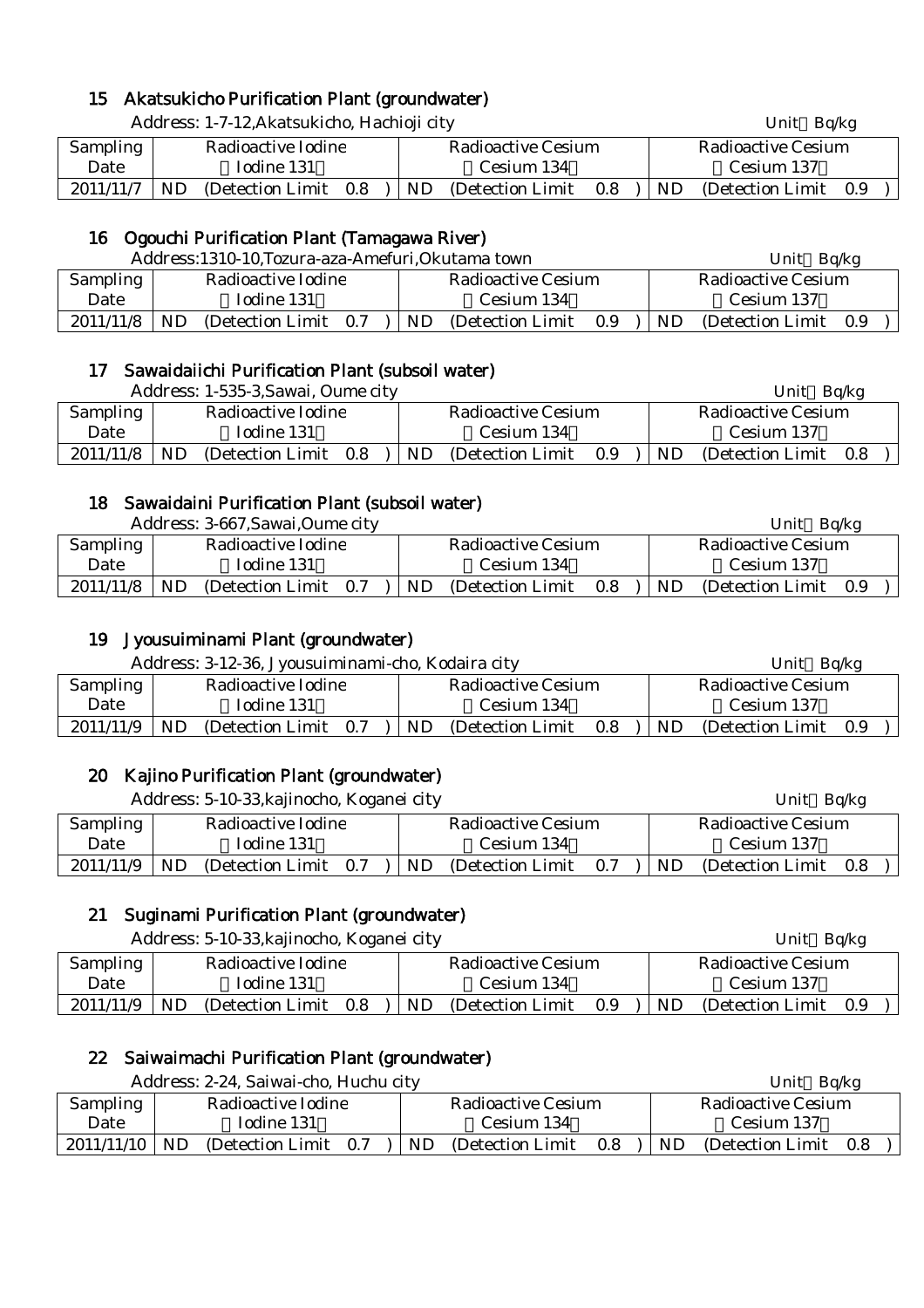# 23 Wakamatsu Purification Plant (groundwater)

|                 | Address: 4-10, Wakamatsucho, Fuchu city |                                    | Unit Bq/kg                      |  |  |  |  |
|-----------------|-----------------------------------------|------------------------------------|---------------------------------|--|--|--|--|
| <b>Sampling</b> | Radioactive Iodine                      | <b>Radioactive Cesium</b>          | Radioactive Cesium              |  |  |  |  |
| Date            | Iodine 131                              | Cesium 134                         | Cesium 137                      |  |  |  |  |
| 2011/11/10      | ND<br>(Detection Limit 0.8)             | (Detection Limit)<br>ND<br>$0.8\,$ | ND.<br>(Detection Limit)<br>0.9 |  |  |  |  |

## 24 Fuchuminamicho Purification Plant (groundwater)

|                 |                    | Address: 1-50, Minami-cho, Fuchu city |     |            |                    |     | Bq/kg<br>Unit      |                   |       |  |  |
|-----------------|--------------------|---------------------------------------|-----|------------|--------------------|-----|--------------------|-------------------|-------|--|--|
| <b>Sampling</b> | Radioactive Iodine |                                       |     |            | Radioactive Cesium |     | Radioactive Cesium |                   |       |  |  |
| Date            |                    | Iodine 131                            |     | Cesium 134 |                    |     |                    | Cesium 137        |       |  |  |
| 2011/11/10      | ND                 | (Detection Limit)                     | 0.8 | ND         | (Detection Limit)  | 0.8 | ND.                | (Detection Limit) | - 0.8 |  |  |

#### 25 Shibasaki Purification Plant (groundwater)

|            | Address: 1-1-41, Shibasakicho, Tachikawa city |                                 | Ba/kg<br>Unit                      |  |  |  |
|------------|-----------------------------------------------|---------------------------------|------------------------------------|--|--|--|
| Sampling   | Radioactive Iodine                            | Radioactive Cesium              | Radioactive Cesium                 |  |  |  |
| Date       | Iodine 131                                    | Cesium 134                      | Cesium 137                         |  |  |  |
| 2011/11/11 | ND<br>(Detection Limit)<br>0.9                | ND.<br>0.7<br>(Detection Limit) | <b>ND</b><br>(Detection Limit 0.9) |  |  |  |

## 26 Fujimidaiichi Purification Plant (groundwater)

|            |                    | Address: 1-27-12, Fujimi-cho, Tachikawa city |  |                    |                   |     |    | Unit                  | Bq/kg |  |  |
|------------|--------------------|----------------------------------------------|--|--------------------|-------------------|-----|----|-----------------------|-------|--|--|
| Sampling   | Radioactive Iodine |                                              |  | Radioactive Cesium |                   |     |    | Radioactive Cesium    |       |  |  |
| Date       |                    | Iodine 131                                   |  | Cesium 134         |                   |     |    | Cesium 137            |       |  |  |
| 2011/11/11 | <b>ND</b>          | (Detection Limit 0.9)                        |  | ND.                | (Detection Limit) | 0.6 | ND | (Detection Limit 0.9) |       |  |  |

#### 27 Fujimidaisan Purification Plant (groundwater)

|                                |    | Address: 6-70, Fujimicho, Tachikawa city |            |                    |                   |     |  |                    | Bq/kg<br>Unit     |  |  |
|--------------------------------|----|------------------------------------------|------------|--------------------|-------------------|-----|--|--------------------|-------------------|--|--|
| Radioactive Iodine<br>Sampling |    |                                          |            | Radioactive Cesium |                   |     |  | Radioactive Cesium |                   |  |  |
| Date                           |    | Iodine 131                               | Cesium 134 |                    |                   |     |  |                    | Cesium 137        |  |  |
| 2011/11/11                     | ND | (Detection Limit)                        | 0.9        | <b>ND</b>          | (Detection Limit) | 0.7 |  | ND                 | (Detection Limit) |  |  |

#### 28 Tokura Purification Plant (Tamagawa River)

|                                |            | Address: 261-2, Tokura, Akiruno city |     |                    |                   |     |    | Bq/kg<br>Unit         |  |  |  |  |
|--------------------------------|------------|--------------------------------------|-----|--------------------|-------------------|-----|----|-----------------------|--|--|--|--|
| Radioactive Iodine<br>Sampling |            |                                      |     | Radioactive Cesium |                   |     |    | Radioactive Cesium    |  |  |  |  |
| Date                           | Iodine 131 |                                      |     |                    | Cesium 134        |     |    | Cesium 137            |  |  |  |  |
| 2011/11/14                     | <b>ND</b>  | (Detection Limit)                    | 0.7 | <b>ND</b>          | (Detection Limit) | 0.9 | ND | (Detection Limit 0.9) |  |  |  |  |

#### 29 Fukasawa Purification Plant (Tamagawa River)

Address: 560-6, Fukasawa, Akiruno city Unit Bq/kg

|            |    | 7 ruul css. 000 '0,1' unusu ma, 7 mm uho chev |            |                    |                    | ◡…<br><b>DUILE</b> |                   |     |  |  |
|------------|----|-----------------------------------------------|------------|--------------------|--------------------|--------------------|-------------------|-----|--|--|
| Sampling   |    | Radioactive Iodine                            |            | Radioactive Cesium | Radioactive Cesium |                    |                   |     |  |  |
| Date       |    | Iodine 131                                    | Cesium 134 |                    |                    |                    | Cesium 137        |     |  |  |
| 2011/11/14 | ND | (Detection Limit 0.7)                         | ND.        | (Detection Limit)  | 0.7                | ND                 | (Detection Limit) | 0.9 |  |  |

# 30 Ottsu Purification Plant (Tamagawa River)

Address: 1464-2,Ottsu, Akiruno city Unit Bq/kg

|            | Address: 1404-2, Ottsu, Akifuno city |                    |     |     |                    |     | UNIU<br>DO/KR      |                   |     |  |  |
|------------|--------------------------------------|--------------------|-----|-----|--------------------|-----|--------------------|-------------------|-----|--|--|
| Sampling   |                                      | Radioactive Iodine |     |     | Radioactive Cesium |     | Radioactive Cesium |                   |     |  |  |
| Date       |                                      | Iodine 131         |     |     | Cesium 134         |     |                    | Cesium 137        |     |  |  |
| 2011/11/14 | ND                                   | (Detection Limit)  | 0.8 | ND. | (Detection Limit)  | 0.8 | ND.                | (Detection Limit) | 0.9 |  |  |

# 31 Otaba Purification Plant (Tamagawa River)

|                                |     | Address: 498, Otaba-aza-Okunakachaya, Okutama town |     |                           |                   |     | Bq/kg<br>Unit |                    |     |  |  |
|--------------------------------|-----|----------------------------------------------------|-----|---------------------------|-------------------|-----|---------------|--------------------|-----|--|--|
| Radioactive Iodine<br>Sampling |     |                                                    |     | <b>Radioactive Cesium</b> |                   |     |               | Radioactive Cesium |     |  |  |
| Date                           |     | Iodine 131<br>Cesium 134                           |     |                           |                   |     |               | Cesium 137         |     |  |  |
| 2011/11/15                     | ND. | (Detection Limit)                                  | 0.7 | <b>ND</b>                 | (Detection Limit) | 0.8 | <b>ND</b>     | (Detection Limit)  | 0.8 |  |  |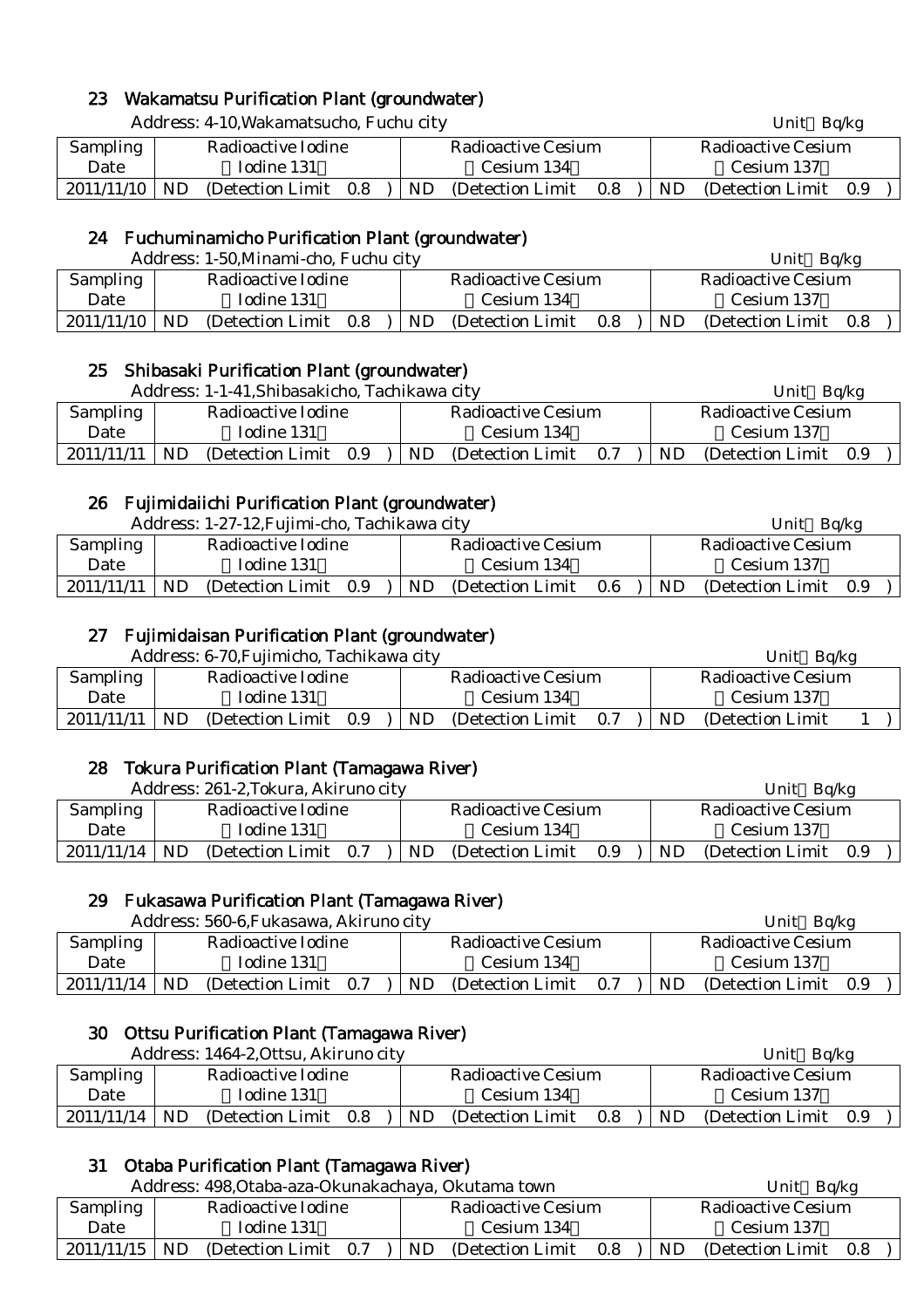# 32 Futamatao Purification Plant (subsoil water)

|                 |                    | Address: 5-51-1, Futamatao, Oume city |  |     |                    |     | Bq/kg<br>Unit      |                       |  |  |  |  |
|-----------------|--------------------|---------------------------------------|--|-----|--------------------|-----|--------------------|-----------------------|--|--|--|--|
| Sampling        | Radioactive Iodine |                                       |  |     | Radioactive Cesium |     | Radioactive Cesium |                       |  |  |  |  |
| Date            |                    | Iodine 131<br>Cesium 134              |  |     |                    |     |                    | Cesium 137            |  |  |  |  |
| $2011/11/15$ ND |                    | (Detection Limit 0.8)                 |  | ND. | (Detection Limit)  | 0.8 | ND.                | (Detection Limit 0.9) |  |  |  |  |

# 33 Tanasawa Purification Plant (Tamagawa River)

|                                |            |                   |     |                    | Address: 583-5, Tanasawa-aza-kashiwanoki, Okutama town |     | Ba/kg<br>Unit |                       |  |  |  |
|--------------------------------|------------|-------------------|-----|--------------------|--------------------------------------------------------|-----|---------------|-----------------------|--|--|--|
| Radioactive Iodine<br>Sampling |            |                   |     | Radioactive Cesium |                                                        |     |               | Radioactive Cesium    |  |  |  |
| Date                           | Iodine 131 |                   |     |                    | Cesium 134                                             |     |               | Cesium 137            |  |  |  |
| 2011/11/15                     | ND         | (Detection Limit) | 0.8 | ND.                | (Detection Limit)                                      | 0.7 | ND.           | (Detection Limit 0.8) |  |  |  |

#### 34 Hoyacho Purification Plant (groundwater)

|                                | Address: 1-5-24, Hoya-cho, Nishitokyo city |                   |     |  |                    |                   |     |  | Bq/kg<br>Unit      |                   |     |  |
|--------------------------------|--------------------------------------------|-------------------|-----|--|--------------------|-------------------|-----|--|--------------------|-------------------|-----|--|
| Radioactive Iodine<br>Sampling |                                            |                   |     |  | Radioactive Cesium |                   |     |  | Radioactive Cesium |                   |     |  |
| Date                           | Todine 131                                 |                   |     |  | Cesium 134         |                   |     |  |                    | Cesium 137        |     |  |
| 2011/11/16                     | <b>ND</b>                                  | (Detection Limit) | 0.8 |  | ND.                | (Detection Limit) | 0.8 |  | ND.                | (Detection Limit) | 0.9 |  |

# 35 Minamisawa Purification Plant (groundwater)

|            |     | Address: 3-9-21, Minamisawa, Higashikurume city |     |  |     | Unit Bq/kg         |     |     |                    |     |  |  |            |  |
|------------|-----|-------------------------------------------------|-----|--|-----|--------------------|-----|-----|--------------------|-----|--|--|------------|--|
| Sampling   |     | Radioactive Iodine                              |     |  |     | Radioactive Cesium |     |     | Radioactive Cesium |     |  |  |            |  |
| Date       |     | Iodine 131                                      |     |  |     | Cesium 134         |     |     |                    |     |  |  | Cesium 137 |  |
| 2011/11/16 | ND. | (Detection Limit)                               | 0.8 |  | ND. | (Detection Limit)  | 0.6 | ND. | (Detection Limit)  | 0.9 |  |  |            |  |

## 36 Nishitokyosakaecho Purification Plant (groundwater)

| Address: 2-7-6, Sakae-cho, Nishitokyo city |            |                   |     |  |    |                           |     |    | Unit               | Bq/kg |
|--------------------------------------------|------------|-------------------|-----|--|----|---------------------------|-----|----|--------------------|-------|
| <b>Sampling</b><br>Radioactive Iodine      |            |                   |     |  |    | <b>Radioactive Cesium</b> |     |    | Radioactive Cesium |       |
| Date                                       | Iodine 131 |                   |     |  |    | Cesium 134                |     |    | Cesium 137         |       |
| 2011/11/16                                 | <b>ND</b>  | (Detection Limit) | 0.7 |  | ND | (Detection Limit)         | 0.7 | ND | (Detection Limit)  | 0.9   |

# 37 Jindaiji Purification Plant (groundwater)

|                 | Address: 5-56 Jindaijiminami-cho, Chofu city |                                 | Ba/kg<br>Unit                  |
|-----------------|----------------------------------------------|---------------------------------|--------------------------------|
| <b>Sampling</b> | Radioactive Iodine                           | Radioactive Cesium              | Radioactive Cesium             |
| Date            | Iodine 131                                   | Cesium 134                      | Cesium 137                     |
| 2011/11/17      | ND.<br>(Detection Limit)<br>0.8              | ND.<br>(Detection Limit)<br>0.7 | ND<br>(Detection Limit)<br>0.8 |

# 38 Izumihoncho Purification Plant (groundwater)

|                                |    | Address: 4-6-4, Izumihoncho, Komae city |     |    |                           |     |    | Unit               | Bq/kg |
|--------------------------------|----|-----------------------------------------|-----|----|---------------------------|-----|----|--------------------|-------|
| Radioactive Iodine<br>Sampling |    |                                         |     |    | <b>Radioactive Cesium</b> |     |    | Radioactive Cesium |       |
| Date                           |    | Iodine 131                              |     |    | Cesium 134                |     |    | Cesium 137         |       |
| 2011/11/17                     | ND | (Detection Limit)                       | 0.7 | ND | (Detection Limit)         | 0.7 | ND | (Detection Limit)  | 0.8   |

# 39 Senkawa Purification Plant (groundwater)

| Address: 3-6, Senkawa, Chofu city     |            |                   |     |  |    |                    |     |     | Unit $Bq/kg$       |  |
|---------------------------------------|------------|-------------------|-----|--|----|--------------------|-----|-----|--------------------|--|
| Radioactive Iodine<br><b>Sampling</b> |            |                   |     |  |    | Radioactive Cesium |     |     | Radioactive Cesium |  |
| Date                                  | Iodine 131 |                   |     |  |    | Cesium 134         |     |     | Cesium 137         |  |
| 2011/11/17                            | ND         | (Detection Limit) | 0.8 |  | ND | (Detection Limit)  | 0.8 | ND. | (Detection Limit)  |  |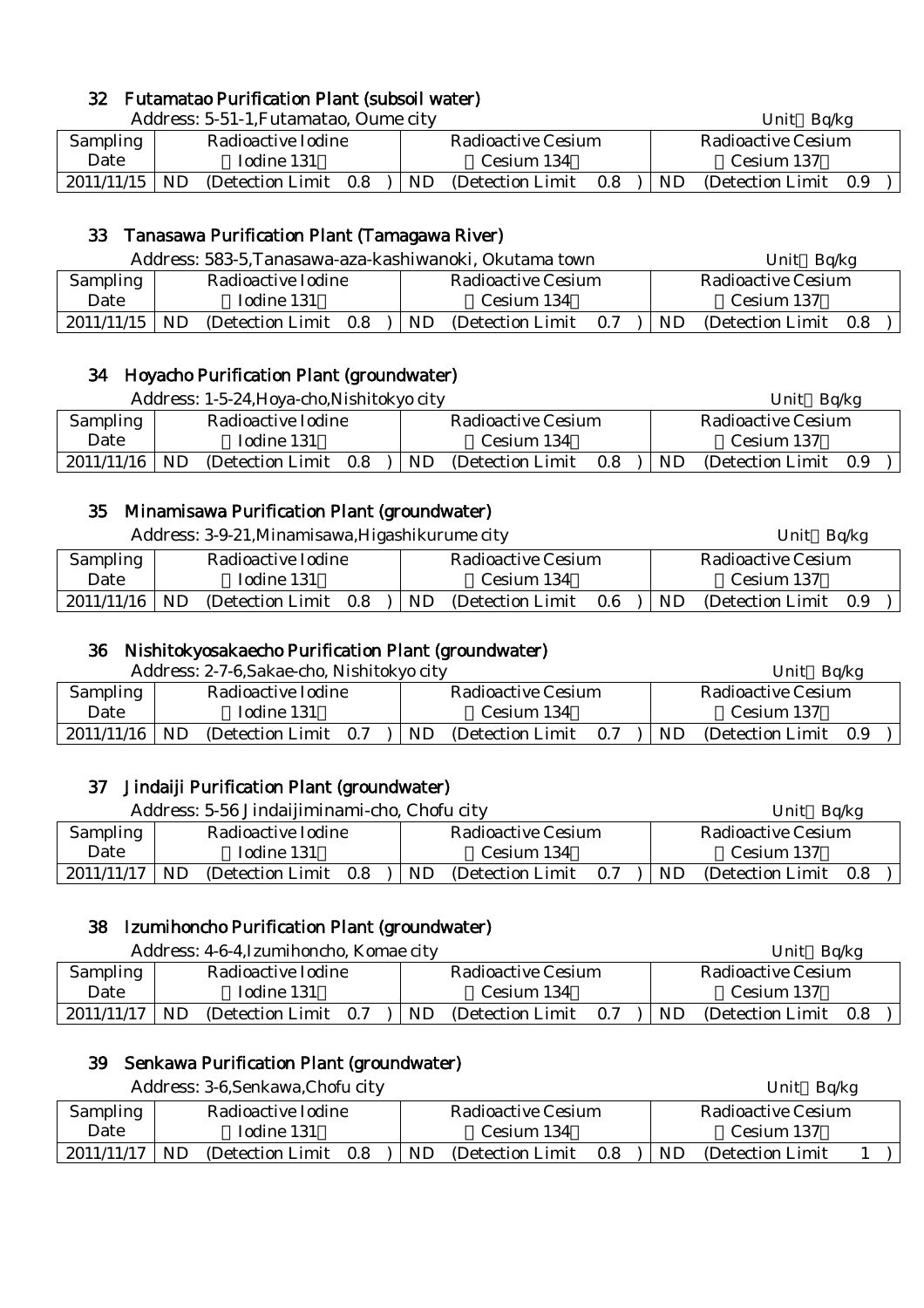# 40 Ogawa Purification Plant (groundwater)

Address: 1-847-2, Ogawa-cho, Kodaira city Unit Bq/kg

| Sampling        | Radioactive Iodine |  | Radioactive Cesium                                                               |  | Radioactive Cesium |  |
|-----------------|--------------------|--|----------------------------------------------------------------------------------|--|--------------------|--|
| Date            | Iodine 131         |  | Cesium 134                                                                       |  | Cesium 137         |  |
| $2011/11/18$ ND |                    |  | (Detection Limit $0.9$ )   ND (Detection Limit $0.7$ )   ND (Detection Limit 0.8 |  |                    |  |

# 41 Kokubunjikitamachidaini Purification Plant (groundwater)

Address: 4-1-51, Kitamachi, Kokubunji city Unit Balkg

|                 |            |                       |  |     |                    |     | ິ<br>----- |                    |     |  |  |  |
|-----------------|------------|-----------------------|--|-----|--------------------|-----|------------|--------------------|-----|--|--|--|
| <b>Sampling</b> |            | Radioactive Iodine    |  |     | Radioactive Cesium |     |            | Radioactive Cesium |     |  |  |  |
| Date            | Iodine 131 |                       |  |     | Cesium 134         |     |            | Cesium 137         |     |  |  |  |
| 2011/11/18      | ND.        | (Detection Limit 0.8) |  | ND. | (Detection Limit)  | 0.8 | ND         | (Detection Limit)  | 0.9 |  |  |  |

# 42 Higashikoigakubo Purification Plant (groundwater)

|            |            | Address: 2-5-8, Higashikoigakubo, Kokubunji city |     |  |     |                    |     |     | Unit Bq/kg         |     |  |
|------------|------------|--------------------------------------------------|-----|--|-----|--------------------|-----|-----|--------------------|-----|--|
| Sampling   |            | Radioactive Iodine                               |     |  |     | Radioactive Cesium |     |     | Radioactive Cesium |     |  |
| Date       | Iodine 131 |                                                  |     |  |     | Cesium 134         |     |     | Cesium 137         |     |  |
| 2011/11/18 | <b>ND</b>  | (Detection Limit)                                | 0.8 |  | ND. | (Detection Limit)  | 0.7 | ND. | (Detection Limit)  | 0.8 |  |

## 43 Takatsuki Purification Plant (subsoil water)

Address: 400, Takatsuki-cho, Hachioji city Unit Bq/kg

|                 |           | Tradition. Too. Tanatsuni tho, Flatilioji tity |    |                    |     | <b>UIII</b><br><b>DUINE</b> |                       |  |  |  |
|-----------------|-----------|------------------------------------------------|----|--------------------|-----|-----------------------------|-----------------------|--|--|--|
| <b>Sampling</b> |           | Radioactive Iodine                             |    | Radioactive Cesium |     | Radioactive Cesium          |                       |  |  |  |
| Date            |           | Iodine 131                                     |    | Cesium 134         |     |                             | Cesium 137            |  |  |  |
| 2011/11/21      | <b>ND</b> | (Detection Limit 0.8)                          | ND | (Detection Limit)  | 0.7 | ND                          | (Detection Limit 0.9) |  |  |  |

# 44 Hikawa Purification Plant (Tamagawa River)

|                                              | Address: 316, Hikawa-aza- ohikawa, Okutama town |            |  |  |     |                           |     |  |     | Unit $Bq/kg$              |     |  |
|----------------------------------------------|-------------------------------------------------|------------|--|--|-----|---------------------------|-----|--|-----|---------------------------|-----|--|
| Sampling<br>Radioactive Iodine               |                                                 |            |  |  |     | <b>Radioactive Cesium</b> |     |  |     | <b>Radioactive Cesium</b> |     |  |
| Date                                         |                                                 | Iodine 131 |  |  |     | Cesium 134                |     |  |     | Cesium 137                |     |  |
| 2011/11/21<br>ND<br>(Detection Limit)<br>0.9 |                                                 |            |  |  | ND. | (Detection Limit)         | 0.8 |  | ND. | (Detection Limit)         | 0.8 |  |

#### 45 Himura Purification Plant (Tamagawa River)

|                                               |            | Address: 47, Sakai-aza - Himura, Okutama town |  |  |           |                    | Unit $Bq/kg$ |     |                           |     |  |
|-----------------------------------------------|------------|-----------------------------------------------|--|--|-----------|--------------------|--------------|-----|---------------------------|-----|--|
| <b>Sampling</b><br>Radioactive Iodine         |            |                                               |  |  |           | Radioactive Cesium |              |     | <b>Radioactive Cesium</b> |     |  |
| Date                                          | Iodine 131 |                                               |  |  |           | Cesium 134         |              |     | Cesium 137                |     |  |
| 2011/11/21<br>ND.<br>(Detection Limit)<br>0.8 |            |                                               |  |  | <b>ND</b> | (Detection Limit)  | 0.9          | ND. | (Detection Limit)         | 0.9 |  |

### 46 Motohongo Purification Plant (groundwater)

| Address: 4-19-1, Motohongo, Hachioji city |                    |                       |  |           |                    |     |     | Ba/kg<br>Unit      |  |
|-------------------------------------------|--------------------|-----------------------|--|-----------|--------------------|-----|-----|--------------------|--|
| Sampling                                  | Radioactive Iodine |                       |  |           | Radioactive Cesium |     |     | Radioactive Cesium |  |
| Date                                      |                    | Iodine 131            |  |           | Cesium 134         |     |     | Cesium 137         |  |
| 2011/11/22                                | ND.                | (Detection Limit 0.8) |  | <b>ND</b> | (Detection Limit)  | 0.8 | ND. | (Detection Limit)  |  |

# 47 Hinatawada Purification Plant (subsoil water)

|            |                    | Address: 2-370, Hinatawada, Oume city |     |                    |     |     | Bq/kg<br>Unit         |  |
|------------|--------------------|---------------------------------------|-----|--------------------|-----|-----|-----------------------|--|
| Sampling   | Radioactive Iodine |                                       |     | Radioactive Cesium |     |     | Radioactive Cesium    |  |
| Date       |                    | Iodine 131                            |     | Cesium 134         |     |     | Cesium 137            |  |
| 2011/11/22 | ND.                | (Detection Limit 0.7)                 | ND. | (Detection Limit)  | 0.8 | ND. | (Detection Limit 0.9) |  |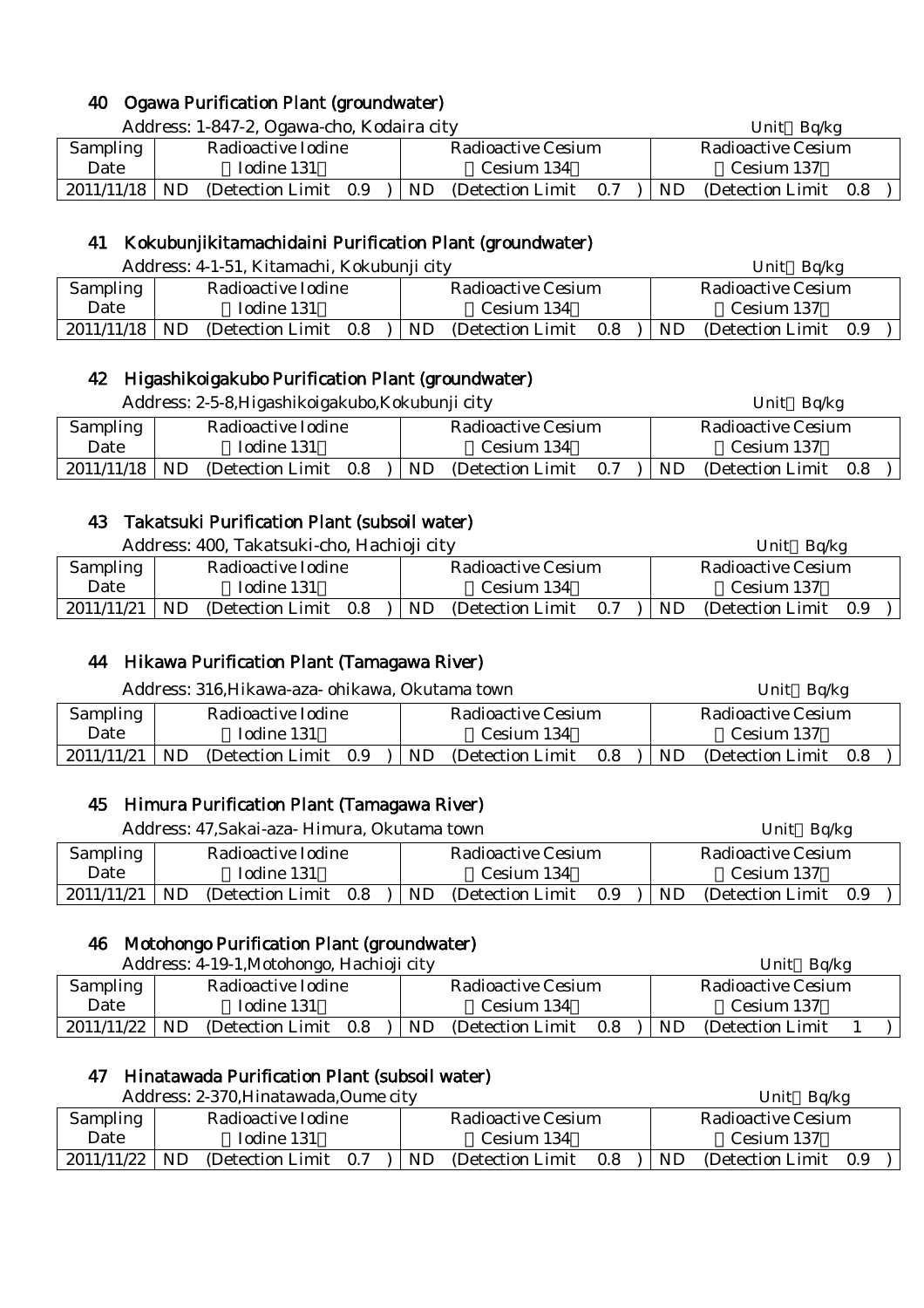# 48 Nariki Purification Plant (subsoil water)

Address: 7-1591-3, Nariki, Oume city Unit Bq/kg

| Sampling<br>Date |     | Radioactive Iodine<br>Iodine 131 |     | Radioactive Cesium<br>Cesium 134 |     |     | Radioactive Cesium<br>Cesium 137 |     |  |
|------------------|-----|----------------------------------|-----|----------------------------------|-----|-----|----------------------------------|-----|--|
|                  |     |                                  |     |                                  |     |     |                                  |     |  |
| 2011/11/22       | ND. | (Detection Limit 0.8)            | ND. | (Detection Limit)                | 0.9 | ND. | (Detection Limit)                | 0.9 |  |

#### 49 Tachikawasakaecho Purification Plant (groundwater)

|            |                                          | Address: 5-38-5, Sakae-cho, Tachikawa city |     |            |                   |     |  |    | Ba/kg<br>Unit      |  |
|------------|------------------------------------------|--------------------------------------------|-----|------------|-------------------|-----|--|----|--------------------|--|
| Sampling   | Radioactive Iodine<br>Radioactive Cesium |                                            |     |            |                   |     |  |    | Radioactive Cesium |  |
| Date       | Iodine 131                               |                                            |     | Cesium 134 |                   |     |  |    | Cesium 137         |  |
| 2011/11/23 | ND                                       | (Detection Limit)                          | 0.9 | ND.        | (Detection Limit) | 0.9 |  | ND | (Detection Limit)  |  |

#### 50 Nakato Purification Plant (groundwater)

|            |                    | Address: 2-1-3, Nakato, Musashimurayama city |  |            |                           |     |    | Ba/kg<br>Unit         |  |
|------------|--------------------|----------------------------------------------|--|------------|---------------------------|-----|----|-----------------------|--|
| Sampling   | Radioactive Iodine |                                              |  |            | <b>Radioactive Cesium</b> |     |    | Radioactive Cesium    |  |
| Date       | Iodine 131         |                                              |  | Cesium 134 |                           |     |    | Cesium 137            |  |
| 2011/11/23 | ND.                | (Detection Limit 0.7)                        |  | ND.        | (Detection Limit)         | 0.9 | ND | (Detection Limit 0.8) |  |

#### 51 Tachikawasunagawa Purification Plant (groundwater)

|                                                      |            | Address: 6-41-1, Sunagawa-cho, Tachikawa city |     |     |                   |     |            | Unit<br>Ba/kg            |  |
|------------------------------------------------------|------------|-----------------------------------------------|-----|-----|-------------------|-----|------------|--------------------------|--|
| Sampling<br>Radioactive Iodine<br>Radioactive Cesium |            |                                               |     |     |                   |     |            | Radioactive Cesium       |  |
| Date                                                 | Iodine 131 |                                               |     |     | Cesium 134        |     | Cesium 137 |                          |  |
| 2011/11/23                                           | <b>ND</b>  | (Detection Limit)                             | 0.7 | ND. | (Detection Limit) | 0.8 | ND         | (Detection Limit)<br>0.7 |  |

# 52 Haramachida Purification Plant (groundwater)

|            |                    | Address: 5-13-3, Haramachida, Machida city |  |     |                           |     |                           | Unit $Bq/kg$          |  |
|------------|--------------------|--------------------------------------------|--|-----|---------------------------|-----|---------------------------|-----------------------|--|
| Sampling   | Radioactive Iodine |                                            |  |     | <b>Radioactive Cesium</b> |     | <b>Radioactive Cesium</b> |                       |  |
| Date       |                    | Iodine 131                                 |  |     | Cesium 134                |     |                           | Cesium 137            |  |
| 2011/11/24 | ND.                | (Detection Limit 0.8)                      |  | ND. | (Detection Limit)         | 0.9 | ND.                       | (Detection Limit 0.9) |  |

# 53 Takinosawa Purification Plant (groundwater)

|            |     | Address: 2-7-7, Asahi-cho, Machida city |  |     |                    |     |     | Unit $Bq/kg$          |  |
|------------|-----|-----------------------------------------|--|-----|--------------------|-----|-----|-----------------------|--|
| Sampling   |     | Radioactive Iodine                      |  |     | Radioactive Cesium |     |     | Radioactive Cesium    |  |
| Date       |     | Iodine 131                              |  |     | Cesium 134         |     |     | Cesium 137            |  |
| 2011/11/24 | ND. | (Detection Limit 0.7)                   |  | ND. | (Detection Limit)  | 0.7 | ND. | (Detection Limit 0.9) |  |

# 54 Noduta Purification Plant (groundwater)

|                 |           | Address: 3398, Nodutamachi, Machida city |     |           |                    |     |     | Ba/kg<br>Unit      |  |
|-----------------|-----------|------------------------------------------|-----|-----------|--------------------|-----|-----|--------------------|--|
| <b>Sampling</b> |           | Radioactive Iodine                       |     |           | Radioactive Cesium |     |     | Radioactive Cesium |  |
| Date            |           | Iodine 131                               |     |           | Cesium 134         |     |     | Cesium 137         |  |
| 2011/11/24      | <b>ND</b> | (Detection Limit)                        | 0.7 | <b>ND</b> | (Detection Limit)  | 0.7 | ND. | (Detection Limit)  |  |

# 55 Shibakubo Purification Plant (groundwater)

Address: 5-9-1,Shibakubo,Nishitokyo city Unit Bq/kg

|                 | Tradi CSS. O O T.DHIDURUDO,I TISHIROR YO CILY<br>Radioactive Iodine |                   |     |           |                    |     | <b>UILL</b><br><b>DUILE</b> |                    |     |  |  |  |
|-----------------|---------------------------------------------------------------------|-------------------|-----|-----------|--------------------|-----|-----------------------------|--------------------|-----|--|--|--|
| <b>Sampling</b> |                                                                     |                   |     |           | Radioactive Cesium |     |                             | Radioactive Cesium |     |  |  |  |
| Date            |                                                                     | Iodine 131        |     |           | Cesium 134         |     |                             | Cesium 137         |     |  |  |  |
| 2011/11/25      | <b>ND</b>                                                           | (Detection Limit) | 0.8 | <b>ND</b> | (Detection Limit)  | 0.7 | ND                          | (Detection Limit)  | 0.9 |  |  |  |